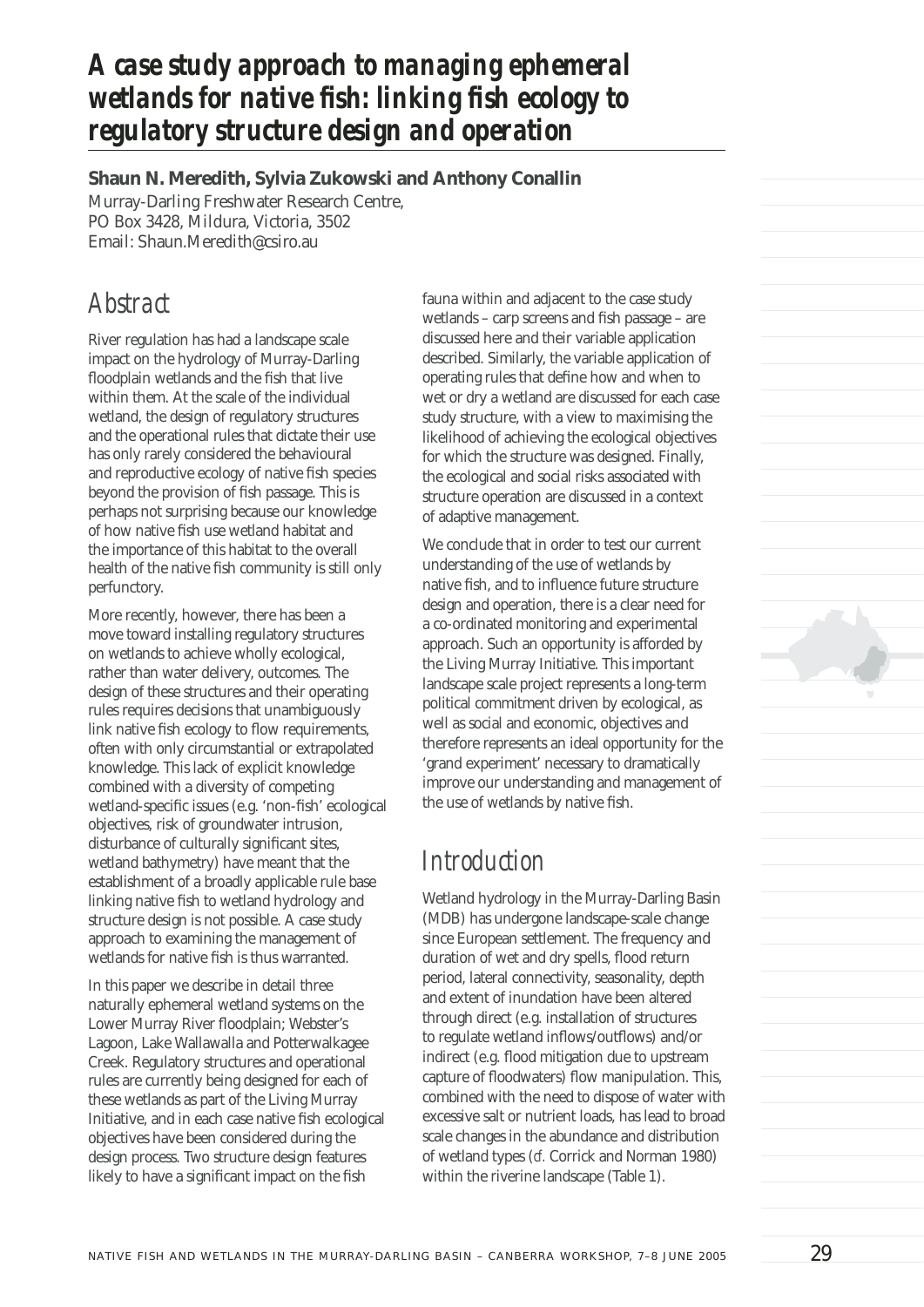| <b>Wetland Category*</b>     | wetlands<br>in 1788 | Number of Number of<br>wetlands<br>in 1994 | Area (ha)<br>of<br>wetlands<br>in 1788 | Area (ha)<br>of<br>wetlands<br>in 1994 | Change in<br>wetland<br>number | <b>Change in</b><br>wetland<br>area (ha) | <b>Change in</b><br>wetland<br>area $(\%)$ |
|------------------------------|---------------------|--------------------------------------------|----------------------------------------|----------------------------------------|--------------------------------|------------------------------------------|--------------------------------------------|
| Freshwater meadow            | 214                 | 201                                        | 26,824                                 | 5,273                                  | $-13$                          | $-21,551$                                | $-80.3$                                    |
| Shallow freshwater<br>marsh  | 134                 | 161                                        | 2.377                                  | 2.240                                  | 27                             | $-137$                                   | $-5.8$                                     |
| Deep freshwater marsh        | 154                 | 189                                        | 6.520                                  | 3.584                                  | 35                             | $-2.936$                                 | $-45.0$                                    |
| Permanent open<br>freshwater | 136                 | 237                                        | 4.837                                  | 5.079                                  | 101                            | 242                                      | 5.0                                        |
| Semipermanent saline         | 258                 | 347                                        | 24,724                                 | 27.004                                 | 89                             | 2.280                                    | 9.2                                        |
| Sewage pond                  | $\mathbf{0}$        | 8                                          | $\mathbf{0}$                           | 93                                     | 8                              | 93                                       | N/A                                        |
| <b>Total</b>                 | 896                 | 1.143                                      | 65,282                                 | 43,273                                 | 247                            | $-22,009$                                | $-33.7$                                    |

*Table 1. Change in wetland number and area within the Mallee catchment since European settlement (adapted from Mallee Catchment Management Authority 2005).*

\* from Corrick and Norman (1980)

This imposed change to wetland hydrology and function has lead to a concomitant change in wetland fish community structure. In particular, the stabilisation of wetland hydrological regime to achieve water supply targets is commonly thought to be the major reason for the low fish species diversity recorded in more regulated systems (Walker and Thoms 1993; Gehrke *et al*. 1995; Gehrke and Harris 2001). Similarly, regulation of wetland hydrology frequently requires structural modification at inlet or outlet points, and these structures often represent either physical or physico-chemical barriers to fish attempting to enter or exit a wetland (Pollino *et al*. 2004).

Through the introduction of the Native Fish Strategy (Murray-Darling Basin Commission 2004; 2005) and more recently The Living Murray Initiative, the Murray-Darling Basin Commission (MDBC) aims to arrest the decline and, where possible, rehabilitate native fish communities in key locations throughout the Basin. To achieve this, The Living Murray program promotes the construction of regulatory structures on selected floodplain wetlands to facilitate the management of environmental water to achieve a broad suite of ecological objectives. Because many of these ecological objectives are directly related to fish, explicit decisions are required to link wetland-related

aspects of native fish ecology to regulator design (e.g. addition of carp screens, provision of suitable fish passage) and operation (e.g. timing and duration of wet and dry phases).

Here we describe the rationale behind the design and operation of floodplain structures soon to be installed at three case study sites; Webster's Lagoon, Lake Wallawalla and Potterwalkagee Creek. In each case, operation of new structures aims to achieve a broad range of bird, fish, invertebrate, water quality, terrestrial vertebrate and aquatic and floodplain vegetation related ecological objectives. At all three wetlands, fish related objectives do not provide the primary rationale for structure installation, instead they are often complementary or in competition with ecological objectives for other flora and fauna. We explore the nature of this relationship in detail and outline the basis for decisions made in line with achieving fish related outcomes as part of this broader context.

Specifically, the aims of this paper are to:

- 1. Outline three case study wetlands where the installation of proposed regulatory structures requires that explicit decisions be made about native fish management.
- 2. Describe for each case study the decisions that link fish ecology to the *design* of regulatory structures, with a focus on the installation of carp screens and provision of appropriate fish passage.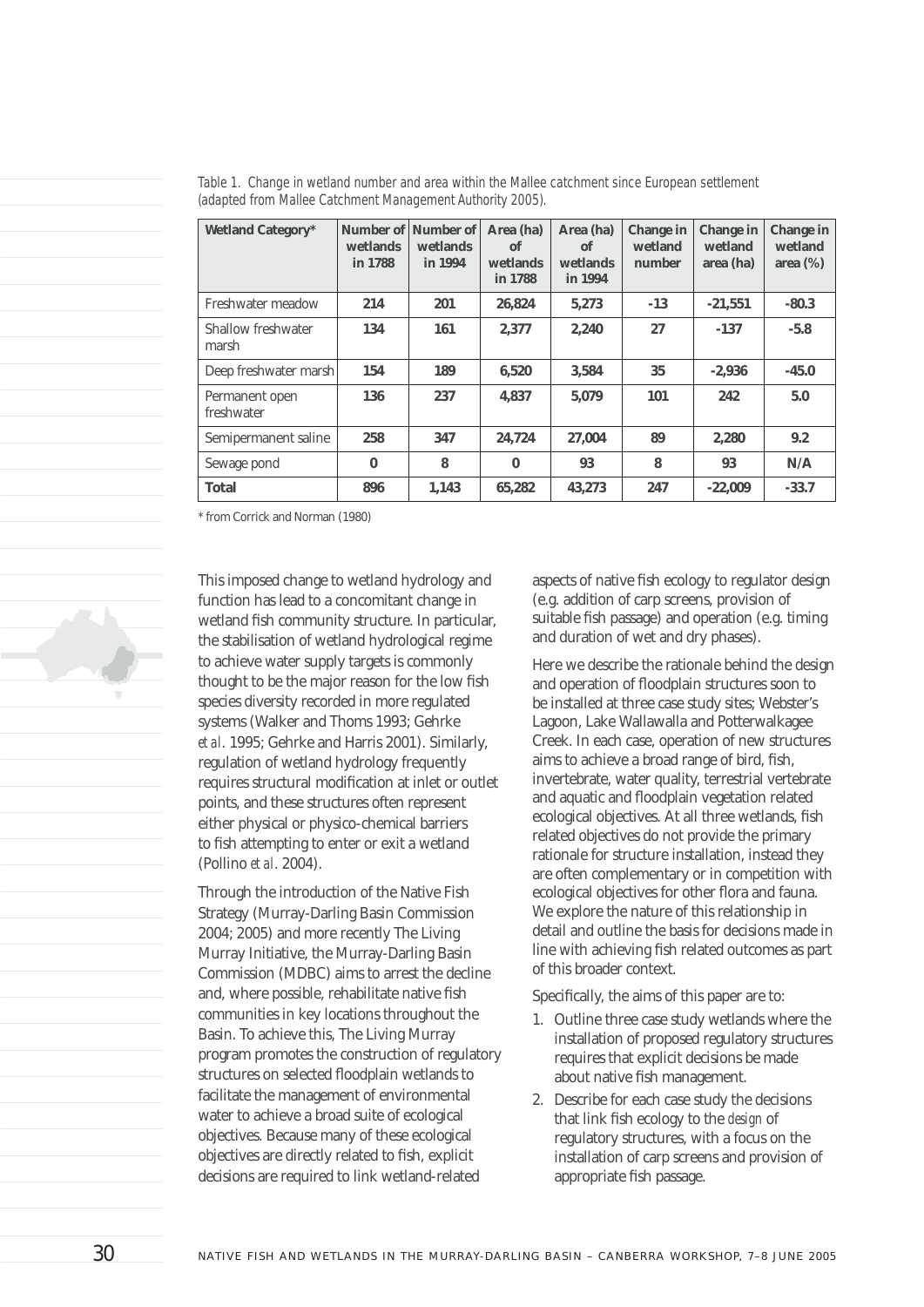

Figure 1. Significant Ecological Assets (SEAs) established as part of The Living Murray initiative.

- 3. Describe for each case study the decisions that link fish ecology to the *operation* of regulatory structures, with a focus on how and when to wet and dry a wetland.
- 4. Describe for each case study the major nonfish related risks that need to be considered during the installation and operation of wetland regulatory structures.
- 5. Provide comment on key gaps in our knowledge regarding the use of wetlands by freshwater fish in Australia and how we might address these knowledge gaps.

## *Case studies*

The Living Murray initiative has established six icon sites (or 'significant ecological assets'; SEAs) within which environmental water will be delivered to achieve a range of ecological objectives (Figure 1). Here, we describe three case studies within the Lindsay and Wallpolla Islands area of the Chowilla/ Lindsay/Wallpolla SEA.



*Figure 2. Webster's Lagoon.*

#### **Case study 1: Webster's Lagoon**

Webster's Lagoon is a permanently inundated wetland located on Lindsay Island in northwest Victoria (Figure 2). As a result of regulation in the Murray River and the weir pool created by Lock 6, Webster's Lagoon has become an impounded wetland with a permanent connection to the Murray River through Toupnein Creek. At the Lock 6 pool level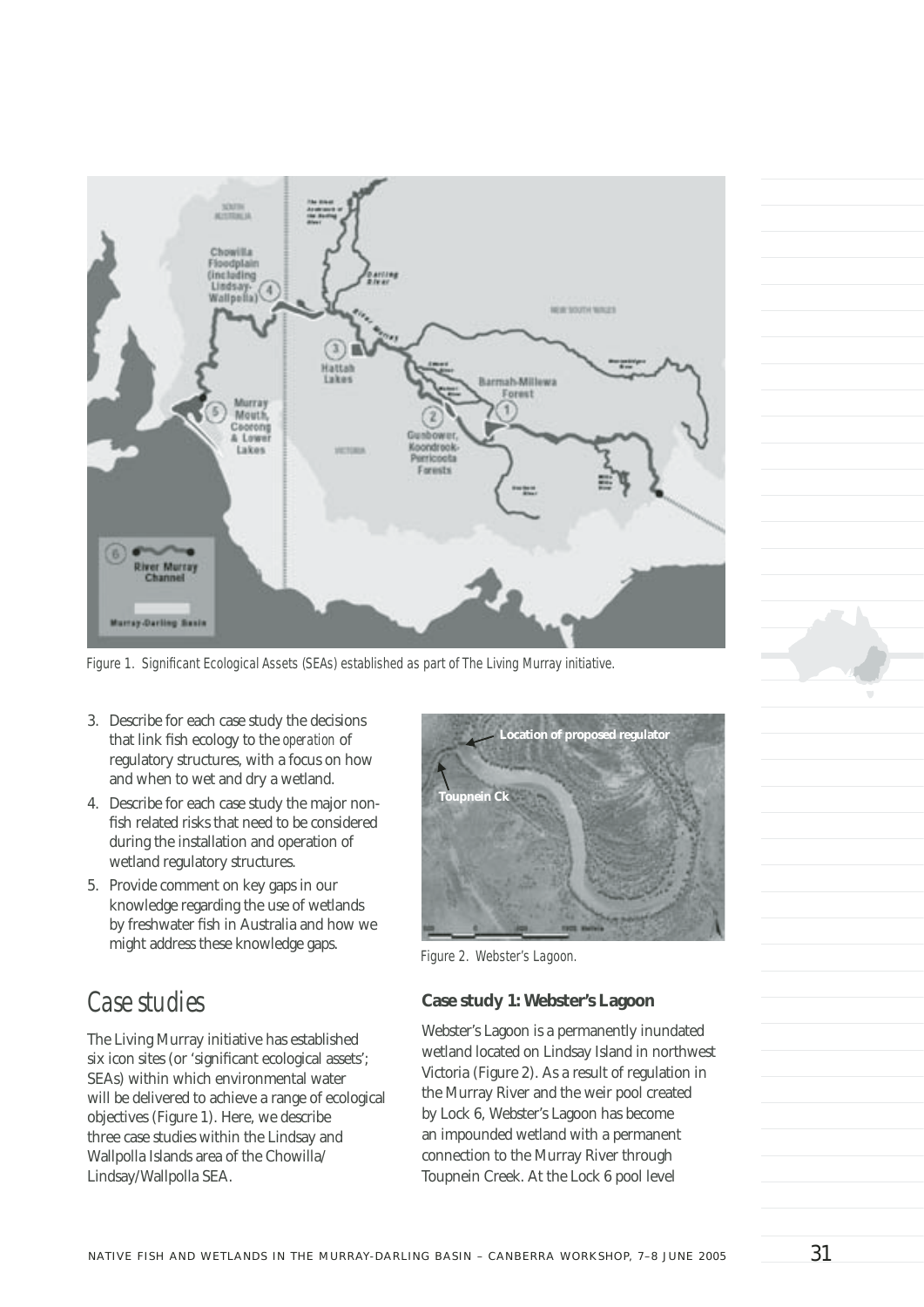(19.2 m AHD), approximately 25 ha of the Lagoon is inundated, however the entire Lagoon depression which would be inundated during medium to large floods covers approximately 80 ha (>21 m AHD) (Beovich 1994).

River regulation has changed the natural water regime of Webster's Lagoon from seasonal wet-dry to permanently wet. The lower Murray supports many such permanent wetlands which are commonly formed as a result of water backing up feeder creeks due to the presence of weir pools. For Webster's Lagoon, Toupnein Creek is the feeder creek, and it is under the influence of the Lock 6 weir pool and the tail water from Lock 7.

As part of The Living Murray Initiative's structures and works program, it is proposed that a regulator be built at the junction of Toupnein Creek and Webster's Lagoon such that the Lagoon can be isolated from its water supply and undergo a complete drying phase. Linked to this reinstatement of a drying phase is a full suite of ecological objectives (Scholz *et al*. 2005) describing the expected response of groundwater and surface water quality, wetland vegetation, algae, invertebrates, fish and waterbirds. For fish, the objectives describe the stranding of the extant Carp population during the initial drying period and their subsequent exclusion during refilling, the gradual reduction in the abundance and diversity of small native fish during the drying phase, and the stimulation of spawning and successful recruitment of small bodied natives during the refilling phase.

#### **Case study 2: Lake Wallawalla**

Lake Wallawalla is an 815 ha floodplain wetland lunette system situated south of Lindsay Island in the Murray-Sunset National Park (Figure 3). It is considered a 'high value' Australian wetland because it supports a range of significant flora and fauna and numerous sites of indigenous heritage (SKM 2003).

River regulation has impacted on the Lake Wallawalla ecosystem by changing the timing and duration of the floods that support it. Under current regulated conditions, three small culverts beneath a road embankment (Mail Route Road) provide the only means for water to enter and exit the lake during small to medium sized floods. Largely as a result of this 'throttling' of



*Figure 3. Lake Wallawalla.*

inflows and outflows, Lake Wallwalla floods two months later in the year than would have naturally occurred, flood elevation is nearly 1m lower than natural, and floods have a much shorter duration (SKM 2004b).

The proposed structure for Lake Wallawalla aims to alleviate much of this 'throttling' effect by increasing culvert capacity. It is also proposed that the Mail Route Road embankment is increased in height from its current (low point) level of 21.96 mAHD to a uniform 22.35 mAHD to allow a greater volume of water to be retained for an appropriate period in the lake after filling.

Unlike other case studies, the ecological objectives for Lake Wallawalla follow a strong hierarchy, allowing for an 'instantaneous adaptive management' approach to monitoring and management of lake water levels (see Scholz *et al* 2005). Specifically, the ecological objectives, listed in order of priority, are to:

- 1. facilitate a successful waterbird breeding event;
- 2. maximise Red gum tree health; and
- 3. release young-of-the-year native fish that have successfully recruited in Lake Wallawalla back to the Lindsay River system.

#### **Case study 3: Potterwalkagee Creek**

Mulcra Island (2400 ha) is located on the Murray River approximately 80 km west of Mildura between Lindsay and Wallpolla islands. It is bounded by the Murray River to the north and by Potterwalkagee Creek to the south (Figure 4). Mulcra Island is representative of broad expanses of floodplain wetland along the lower Murray River that is inundated much less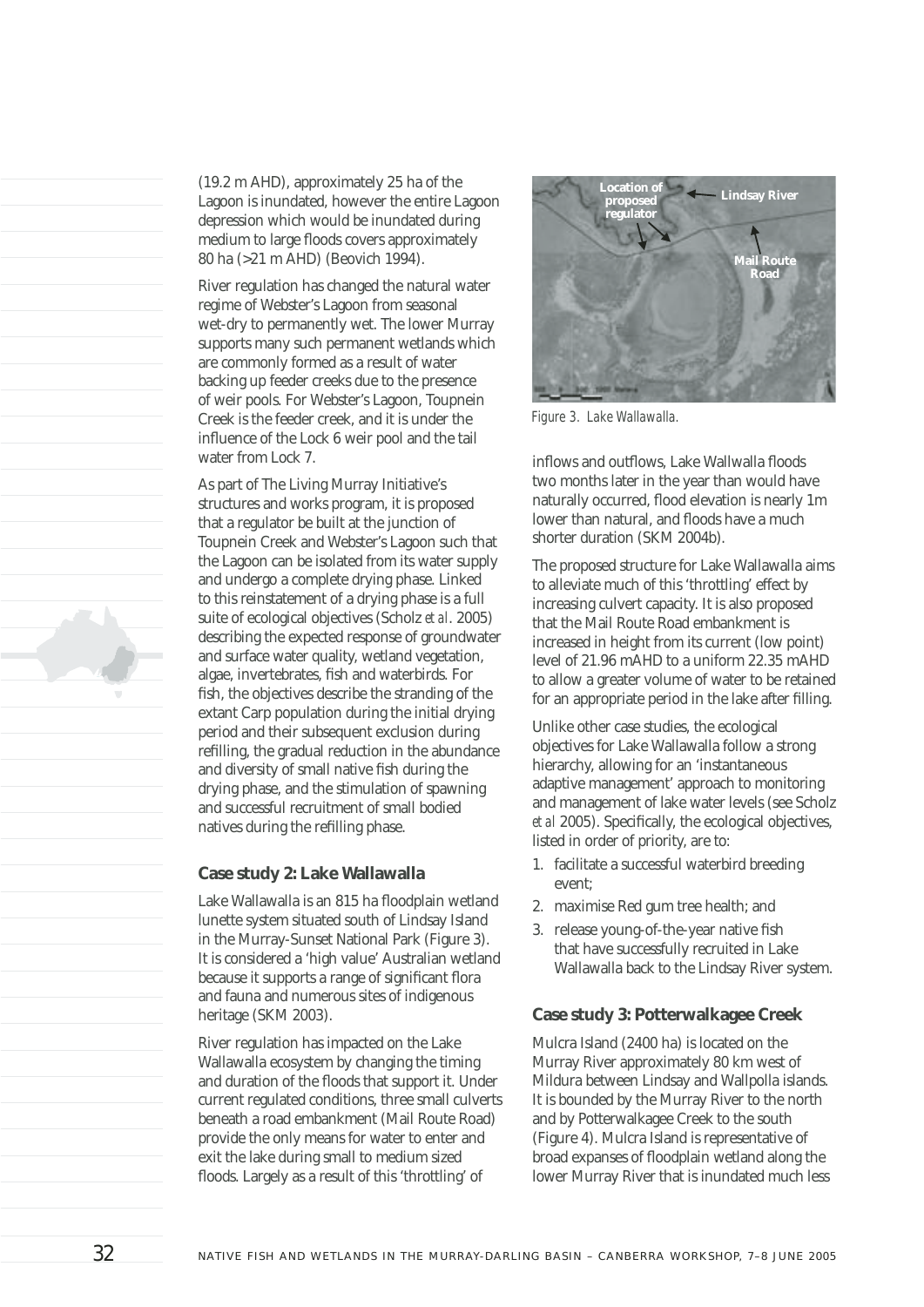

*Figure 4. Potterwalkagee Creek.*

frequently under current conditions because of the reduced frequency of small to medium sized floods resulting from river regulation.

The major inflow to Potterwalkagee Creek from the Murray River occurs through Stony Crossing (Figure 4), and this provides permanent flows in the downstream section of Potterwalkagee Creek at normal Lock 8 operating pool level. Under current conditions, flows through two other minor tributaries upstream of Stony Crossing occur approximately once every two to three years for an average duration of 60 days between May and November, although no flows have occurred over the past ten years. Under natural unregulated Murray River conditions, flows through these tributaries would have been twice as frequent and twice as long, and Stony Crossing would not have flowed (SKM 2004a).

To meet a broad range of ecological objectives, it is proposed that a downstream culvert (or number of culverts) be constructed at the Breached Dam site on Potterwalkagee Creek (Figure 4). Culvert(s) will be designed such that it can be sealed and have water backed up behind it, allowing more frequent inundation of a yet to be defined area of floodplain wetland habitat and simulate a small-scale 'flood' in this area.

The ecological objectives for Potterwalkagee Creek are still to be finalised. It is envisaged that similar to Webster's Lagoon, the ecological objectives for the backfilling of Potterwalkagee Creek will encompass the broadest range of flora (terrestrial and aquatic), fauna (from birds to microinvertebrates) and water quality (including turbidity and nutrient flux) objectives based around the reinstatement of a pre-regulation flow regime.

# *Structural and operational decisions*

It is important to note that determination of a final structural design and operational rules at each case study site is an ongoing process that has not yet been finalised. Outcomes presented below are therefore still interim, and further discussion and sign off by relevant authorities is necessary before designs and operational rules are finalised.

#### *Carp Screens*

'Carp screens' (alternatively named 'fish screens') are physical barriers of variable mesh size and design that are placed across inflow points with a view to excluding large fish from entering or exiting a wetland. Nichols and Gilligan (2003) found no consistent difference in carp abundance or biomass when comparing wetlands with and without carp screens attached, and attributed these results largely to the rapid growth of young-of-the-year carp that were sufficiently small to move through the carp screens during wetland filling periods. These results were not, however, interpreted in a context of historical inundation for the permanently wet study wetlands, thus the efficacy of carp screens in wetlands managed for shorter term (e.g. annual) wetting and drying periods is still not clear. Importantly, Nichols and Gilligan (2003) do indicate that carp screens inhibit the entry of breeding age Carp into wetlands, and suggest that appropriate operation of regulatory structures during filling periods might further limit the entry of smaller Carp. In particular, they suggest operation of structures to achieve an outgoing flow velocity of greater than  $0.4$  m.sec-1 (Dooland *et al.* 2000), filling wetlands only during the day to avoid the crepuscular and night time increase in Carp activity, and the linking of seasonal wetland filling timing to water quality (particularly temperature, salinity, conductivity and turbidity) and flow velocity at the nearest lock and weir in the main stem of the Murray river may reduce the abundance of young-of-the-year Carp in a wetland (Nichols and Gilligan 2003).

The perceived ecological and water quality benefits of Carp exclusion from a wetland are numerous (see King 1995 for review), and include a reduction in turbidity and sedimentation (King *et al*. 1997) and an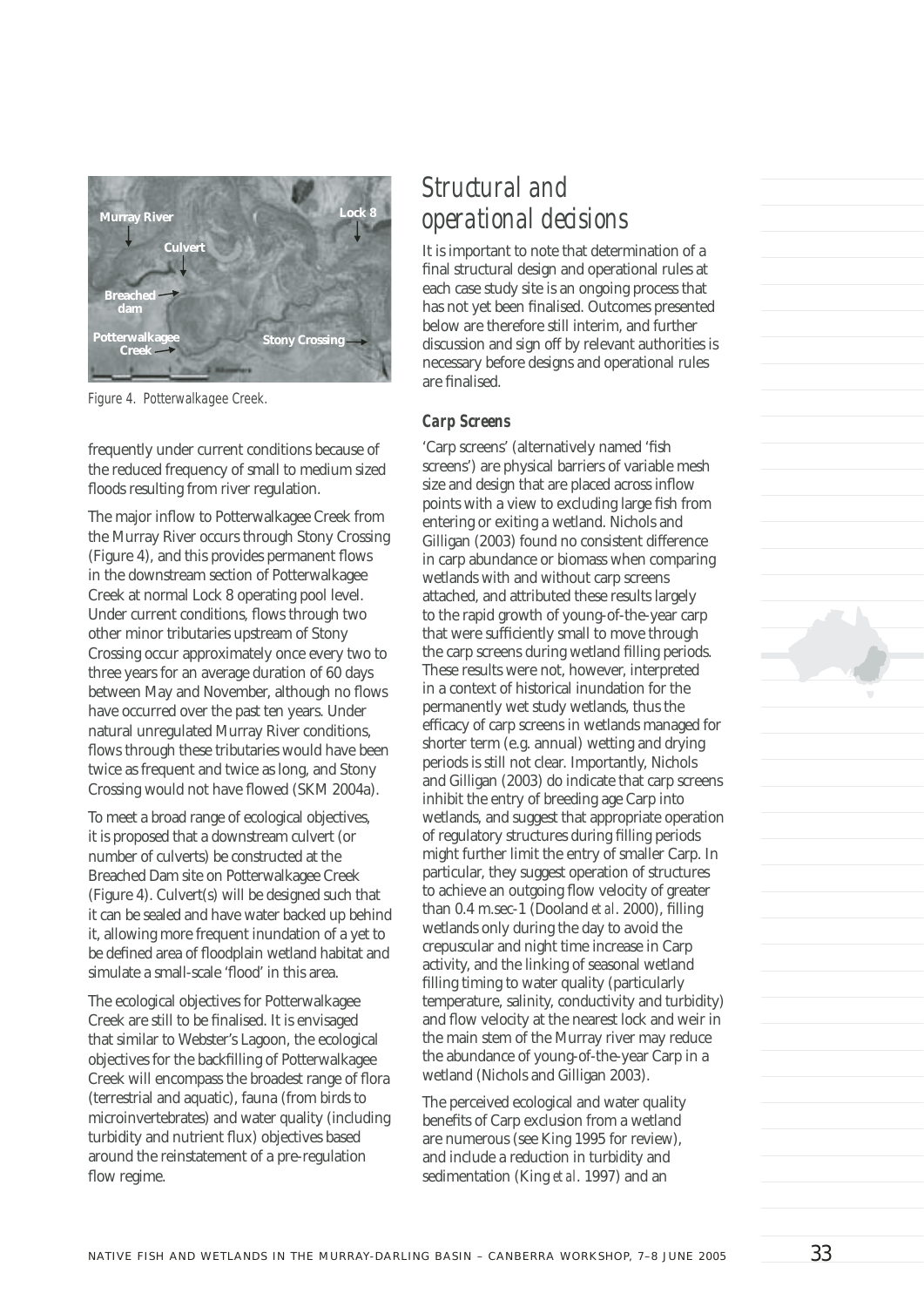associated reduction in nutrient loading (Gallo and Drenner 1995; Harris 1995), increased aquatic vegetation density (Crivelli *et al*. 1983; Roberts *et al*. 1995), a range of benthic properties (Robertson *et al*. 1997), and decreased competition for resources required by native fish (Fletcher 1986) (Table 2). Despite debate regarding the causal role of Carp in each of these benefits, there is broad agreement that Carp exclusion during re-wetting of ephemeral floodplain systems would confer significant ecological benefit.

In Webster's Lagoon (Case study 1) and Lake Wallawalla (Case study 2), a full drying phase either currently exists, or is proposed, meaning that carp screens could provide an additional benefit by restricting the return of adult Carp to the river system during the drying phase, effectively trapping them on the floodplain such as occurs 'naturally' at the Menindee Lakes (Scholz and Gawne 2004). Potterwalkagee Creek (Case study 3), however, is a permanently flowing system that will never be completely dried under current operational constraints, thus the benefits of Carp stranding and ultimate mortality through desiccation cannot be achieved.

The disbenefits of installing carp screens centre on the restriction of flows due to clogging of the screens and the high maintenance costs associated with this (Nichols and Gilligan 2003). Additionally, in trying to achieve other ecological outcomes for each of the case studies, the exclusion of other large-bodied fish by carp screens is likely to cause a decrease in the abundance of fish prey for piscivorous birds following re-wetting, and both concentrate carp (thus also their impacts) and restrict turtle passage during the drying phase. The latter is particularly important for the Murray Turtle (*Emydura macquarii*) at the ephemeral Webster's Lagoon and Lake Wallawalla sites because unlike the other turtle species in the area, the Murray turtle is not well adapted for overland migration (Cann 1998).

For Webster's Lagoon, it appears likely that the benefits of installing an effective carp screen outweigh the disbenefits, and given this it has been recommended that screens be installed at the inflow and outflow point in the proposed regulator (Table 2).

Conversely, bird breeding is the primary ecological objective at Lake Wallawalla, and

exclusion of breeding age Carp and other large fish during the wetting phase will likely have a significant impact on the abundance of small (young-of-year) fish available to piscivorous waterbirds. This coupled with other listed disbenefits (Table 2) means that operation of carp screens during the filling phase of the lake is not recommended. However, the release of native fish recruited in Lake Wallawalla back to the Lindsay River system (ecological objective 3) is likely to be achieved through the release of water through the culverts beneath the Mail Route Rd. To avoid the release of adult carp back to the river system, it is proposed that carp screens be installed and operated accordingly, and that other measures (such as rescuing stranded turtles and native fish) be examined and managed appropriately.

As discussed above, Potterwalkagee Creek is a permanently flowing system, and already has a resident carp population (SKM 2004a). It will not be possible to exclude carp from the backfilling event, negating the use of a carp screen during this phase. Further, operation of a carp screen during the managed backfill recession would result in the concentration of large carp in the permanent Creek system, and it is feared that this would significantly compromise the attainment of other ecological objectives for this system. It is therefore recommended that no carp screen be installed in the Potterwalkagee Creek system.

#### *Fish Passage*

In each of the three case studies presented here, the construction of a wetland regulator will result in narrowing of natural inflow and outflow points. As a result, fish attempting to enter or exit the wetland are forced to negotiate unnaturally high flow velocities during wetland filling and draining. Often these velocities exceed the physiological and/or behavioural capabilities of individual species or size classes (Dooland *et al*. 2000; Haro *et al*. 2003), excluding them from the wetland. The provision of appropriate structural and operational solutions to facilitate passage for these fish is therefore critical to the attainment of a full suite of ecological objectives.

There is considerable knowledge of appropriate fishway designs for native fish (Mallen-Cooper 1992, 1994, 1999, Harris *et al*. 1998, Stuart and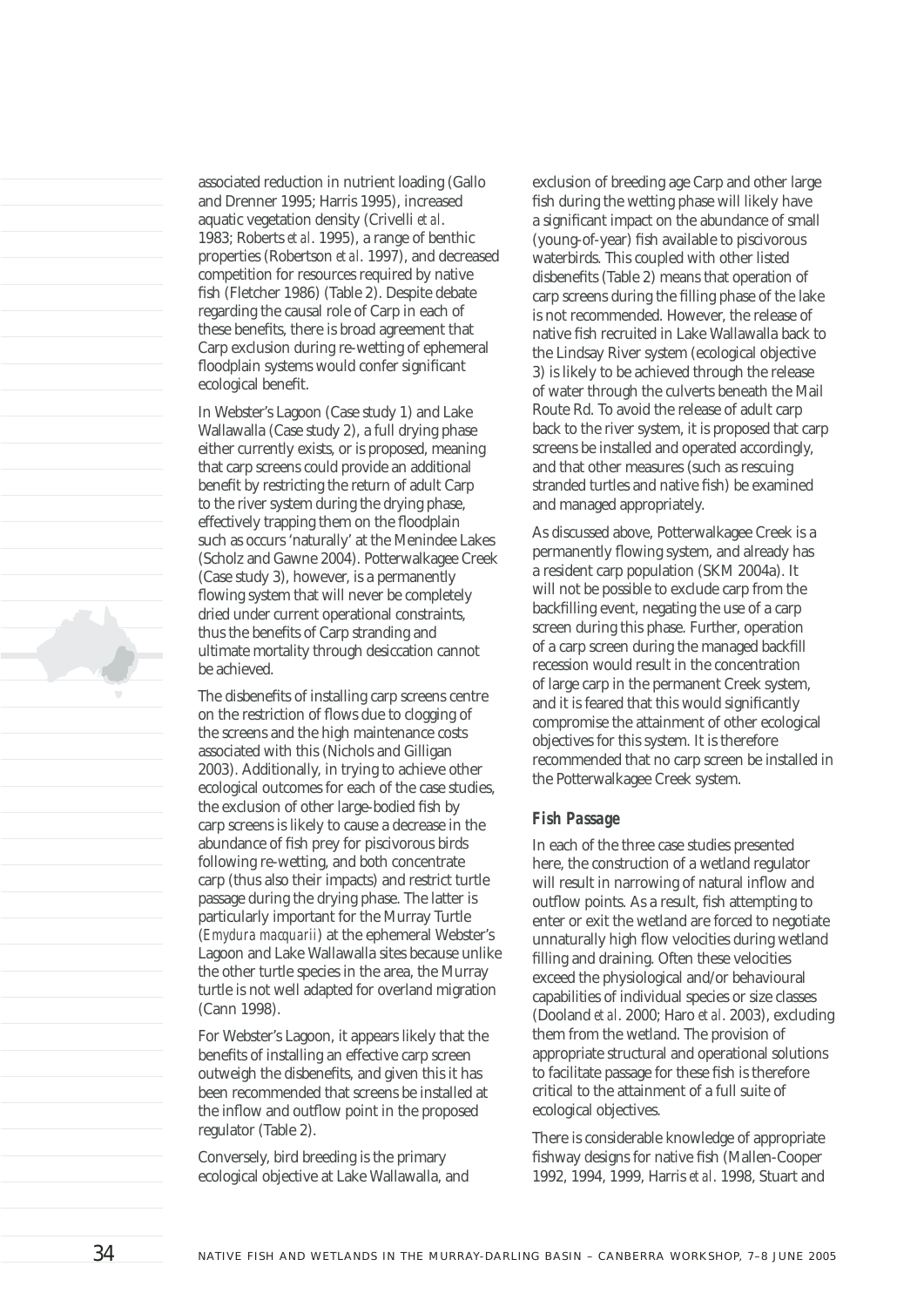Table 2. Likely benefits, disbenefits and decisions regarding the installation and operation of carp screens at *regulators proposed for each of the case study sites.*

|                                                                | Case study 1:<br><b>Webster's Lagoon</b>                                                                                                                                                                                                                                                                                                                                                                           | Case study 2:<br><b>Lake Wallawalla</b>                                                                                                                                                                                                                                                                                                                                                                                                                                                                              | Case study 3:<br>Potterwalkagee Ck                                                                                                                                                                                                                                                                                                                           |  |
|----------------------------------------------------------------|--------------------------------------------------------------------------------------------------------------------------------------------------------------------------------------------------------------------------------------------------------------------------------------------------------------------------------------------------------------------------------------------------------------------|----------------------------------------------------------------------------------------------------------------------------------------------------------------------------------------------------------------------------------------------------------------------------------------------------------------------------------------------------------------------------------------------------------------------------------------------------------------------------------------------------------------------|--------------------------------------------------------------------------------------------------------------------------------------------------------------------------------------------------------------------------------------------------------------------------------------------------------------------------------------------------------------|--|
| Likely<br>benefits                                             | decreased abundance of<br>$\bullet$<br>large Carp<br>• decreased turbidity/<br>sedimentation<br>• decreased nutrient cycling<br>and likelihood of algal<br>blooms<br>• increased aquatic<br>vegetation (and<br>subsequent<br>follow on effects:<br>macroinvertebrates etc)<br>• decreased competition for<br>native fish for prey and<br>habitat<br>retain large Carp in the<br>٠<br>Lagoon during drying<br>phase | decreased abundance of<br>$\bullet$<br>large Carp<br>decreased turbidity/<br>sedimentation<br>decreased nutrient cycling<br>and likelihood of algal<br>blooms<br>increased aquatic<br>vegetation (and<br>subsequent<br>follow on effects:<br>macroinvertebrates etc)<br>decreased competition for<br>native fish for prey and<br>habitat<br>retain large Carp in the<br>$\bullet$<br>lake during drying phase                                                                                                        | retention of large Carp<br>٠<br>in the Creek following<br>inundation of floodplain<br>(ie. not release YOY Carp<br>to river)                                                                                                                                                                                                                                 |  |
| <b>Likely</b><br>disbenefits                                   | decreased prey available<br>٠<br>to piscivorous birds<br>restriction of inflows<br>۰<br>higher maintenance costs<br>$\bullet$<br>• concentration of Carp<br>in the Lagoon will<br>likely have a short<br>term disbenefit on<br>water quality, aquatic<br>vegetation and native<br>fish ecological objectives<br>during drying phase<br>restrict turtle passage<br>٠<br>stranding of large<br>٠<br>native fish      | decreased prey available<br>$\bullet$<br>to piscivorous birds<br>restriction of inflows<br>higher maintenance costs<br>medium sized floods will<br>overtop road, thus Carp<br>screens may be ineffective<br>at excluding Carp from<br>lake.<br>concentration of Carp<br>in the Lagoon will<br>likely have a short<br>term disbenefit on<br>water quality, aquatic<br>vegetation and native<br>fish ecological objectives<br>during drying phase<br>restrict turtle passage<br>٠<br>stranding of large native<br>fish | restriction of outflows<br>higher maintenance costs<br>concentrate large Carp<br>abundance in the<br>Creek. Because this is a<br>permanently inundated<br>system (ie., no dry phase)<br>this will likely have a<br>long term disbenefit on<br>water quality, aquatic<br>vegetation and native fish<br>ecological objectives.<br>restrict turtle passage<br>٠ |  |
| <b>Install carp</b><br>screen?<br><b>Operational</b><br>rules? | Yes. Install carp screens and<br>operate during both filling<br>and drying events. Positive<br>outcomes are likely to<br>outweigh negative outcomes.                                                                                                                                                                                                                                                               | Yes. Install carp screens,<br>but do not operate during<br>inflows, only during<br>outflows (once water<br>has receded below road<br>embankment level) to<br>minimise return of captive<br>carp to Lindsay River.                                                                                                                                                                                                                                                                                                    | No. Installation of Carp<br>screens will likely only result<br>in concentrating Carp in the<br>permanent flow within the<br>Creek. The risk that this may<br>have a significant negative<br>impact on other ecological<br>objectives is too great.                                                                                                           |  |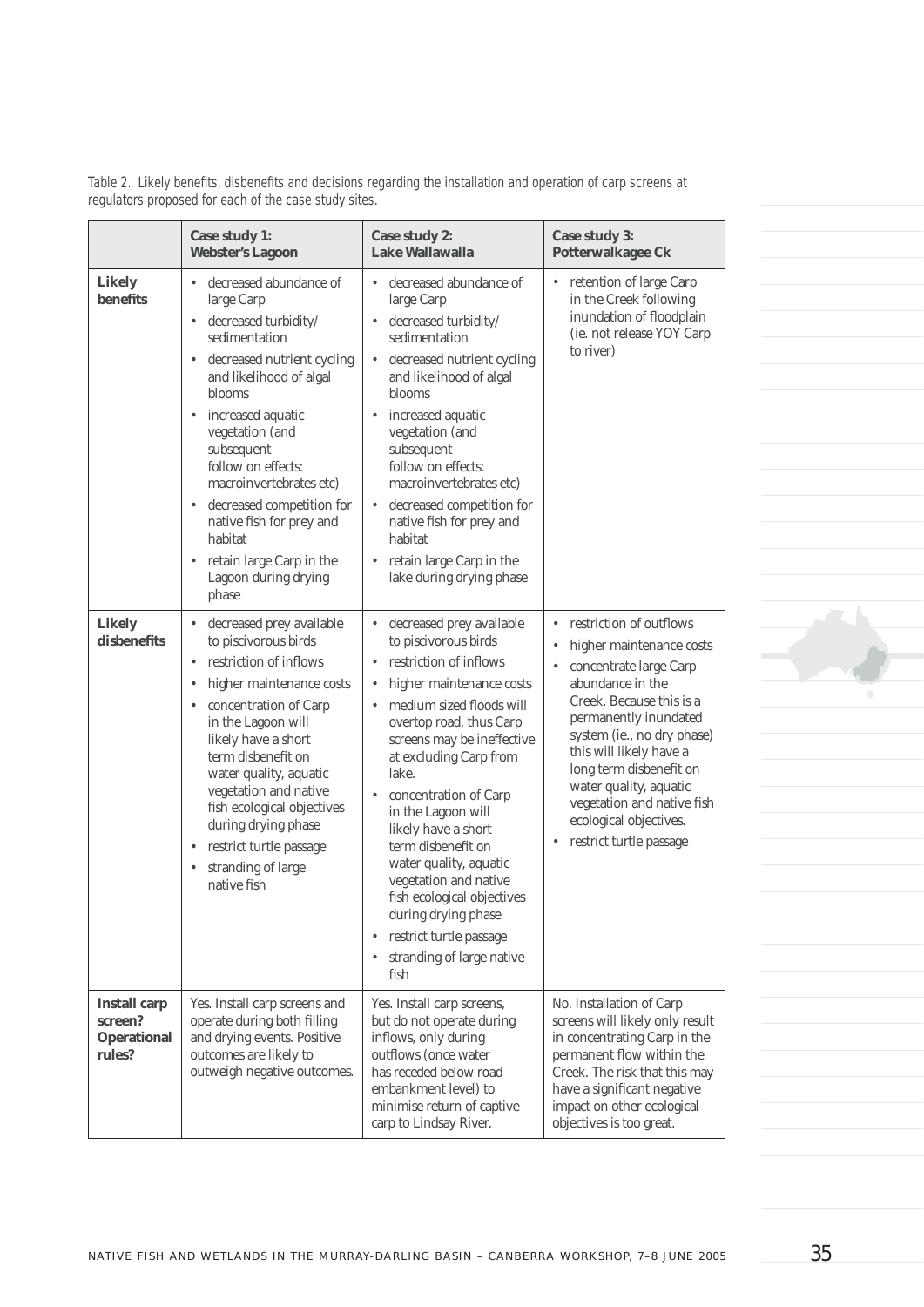Mallen-Cooper 1999, Stuart and Berghuis 2002) and these can potentially be applied at case study sites to address fish exclusion resulting from high water velocities. In Australia, a diversity of fishway designs have previously been implemented, including vertical slot, pool-and-weirs, Denil, rock ramp and lock type fishways (Stuart and Berghuis 2002). Structural solutions can also be designed to accommodate river operational rules acting at the catchment scale, such as for the multiple intake fishways currently being constructed on the locks and weirs of the Lower Murray River (MDBC 2005).

The key knowledge gap in applying these fishways designs centres on the ecology of lateral fish migrations into and out of wetlands in the MDB. At present we have inadequate knowledge of the species and size range of fish moving between the river and off-channel habitats and the flows and times over which these fish are moving. Key specific questions are the minimum and maximum size of fish that are moving, and the maximum head difference at a regulator when fish passage is needed. For our case study sites, where no regulatory structure currently exists, this information can only be estimated.

At Webster's Lagoon (Case study 1), provision needs to be made for small fish only, as all managed filling and emptying will occur through a carp screen. At Lake Wallawalla (Case study 2), passage for all size classes of fish must be considered during a filling event (where water does not overtop the Mail Route Road, in which case fish passage would occur 'naturally'). To achieve ecological objective 3 at Lake Wallawalla (release of young-of-the-year fish recruits during a draining phase), however, the passage of large Carp should be blocked through carp screens, thus, passage for small fish through these culverts needs to be accounted for in structure design. For Potterwalkagee Creek (Case study 3), carp screens are not being used, thus passage for all size classes of fish needs to be considered during release of backfilled water.

In addition to regulator design considerations, there are several key questions that need to be resolved to ensure appropriate fish passage (Table 3). All case studies will require fish to move into or out of wetlands in the absence of broader scale flow cues and at different filling/emptying rates such as would occur

naturally during a flood. This may result in a bias in community species composition and overall abundance entering the system, which could possibly be corrected for by the provision of attractant flows (see Nichols and Gilligan 2003) or other structural/operational solutions. Additionally, for large flood events in Lake Wallawalla, it is not yet clear if the bulk of adult Carp will exit the lake during flood recession while flows are still overtopping the Mail Route road (thus negating the need for carp screens and the necessity for small fish passage only during lake emptying), or if a significant proportion of the adult Carp population will remain in the lake. These questions (and others) appear only answerable through the 'learning by doing' approach that forms the basis of the adaptive management framework (see Scholz *et al*. 2005).

#### *How and when to dry a wetland*

Drying periods are critical for maintaining ecosystem integrity in ephemeral wetlands (Boulton and Lloyd 1992, Bunn *et al*. 1997, Boulton and Jenkins 1998). For managed wetlands, decisions regarding how and when to instigate a dry phase can characterise ecological response at both the individual wetland and landscape scale (Scholz and Gawne 2004; Scholz *et al*. 2005).

Ephemeral wetland drying occurs primarily through two mechanisms;

- 1. a relatively rapid draining through inlet/ outlet points during flood recession; and
- 2. a more gradual reduction in water levels as a result of evaporation and seepage.

Under natural conditions, both drying mechanisms occur in combination with a full suite of sometimes poorly understood ecological cues and indicators to which many water dependent native flora and fauna have adapted. Some functional groups of waterbirds, for example, have been shown to respond to both the spatial distribution of wetlands and the area flooded, while other groups respond to temporal sequences of wetting and drying (Roshier *et al*. 2002). Similarly, duration and season of the wet and dry periods in ephemeral wetlands influence not only the germination and establishment of wetland plants, but also completion of the life cycle through to sexual or asexual reproduction (Warwick and Brock 2003).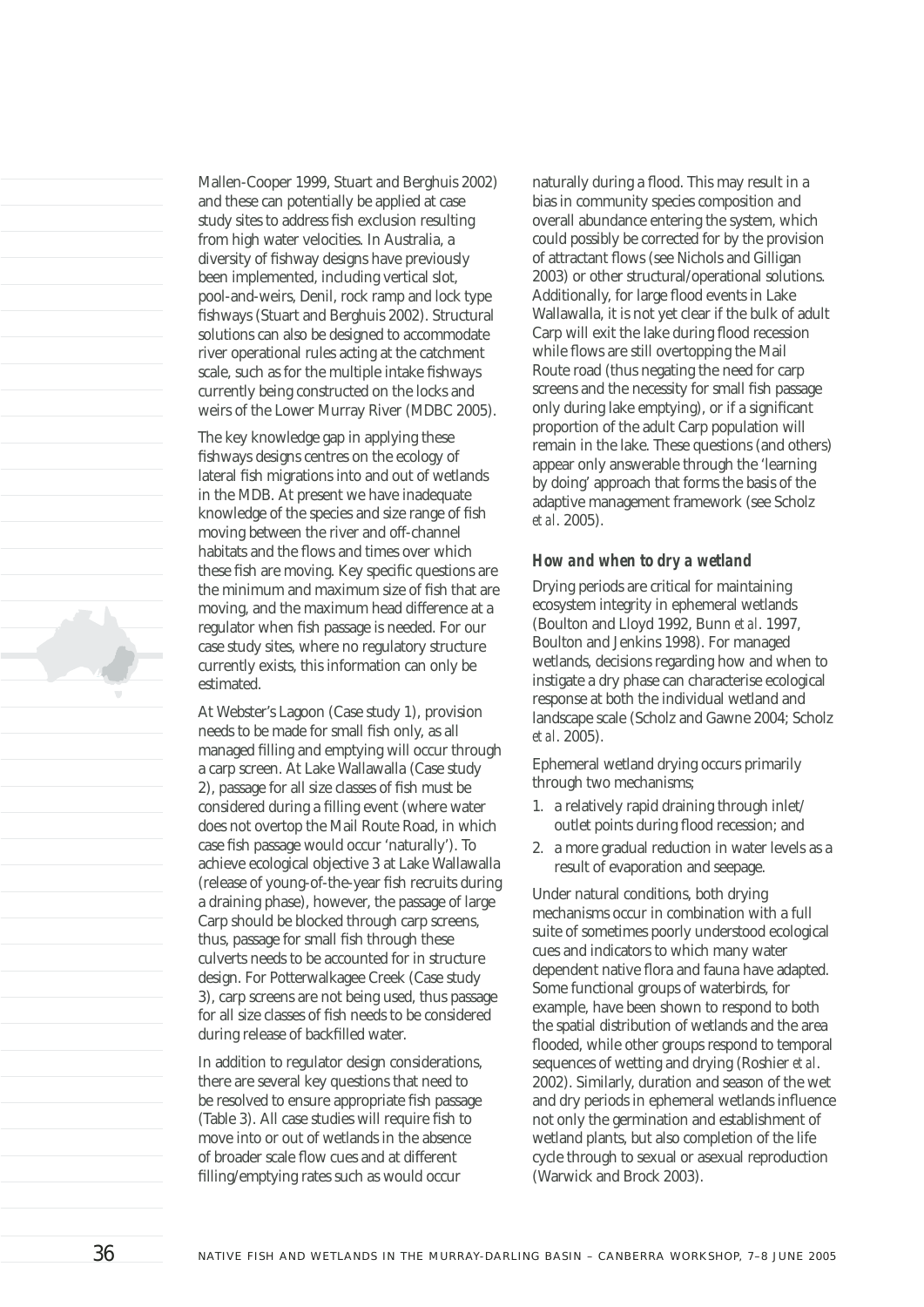*Table 3. Size class and other structural and operational issues to be resolved regarding the allowance for*  appropriate fish passage at regulators proposed for each of the case study sites.

|                                    | Case study 1:<br><b>Webster's Lagoon</b>                                                                                                                                                                                                           | Case study 2:<br>Lake Wallawalla                                                                                                                                                                                                                                                                                                                                                                                                                                          | <b>Case study 3:</b><br>Potterwalkagee Ck                                                                                                                                          |  |
|------------------------------------|----------------------------------------------------------------------------------------------------------------------------------------------------------------------------------------------------------------------------------------------------|---------------------------------------------------------------------------------------------------------------------------------------------------------------------------------------------------------------------------------------------------------------------------------------------------------------------------------------------------------------------------------------------------------------------------------------------------------------------------|------------------------------------------------------------------------------------------------------------------------------------------------------------------------------------|--|
| <b>Fish size</b><br>class          | Small fish only (approx<br>< 10 cm TL) due to operation<br>of carp screen during both<br>drying and re-wetting phases.                                                                                                                             | All size classes of fish during<br>lake filling (swimming with<br>inflows), but only small fish<br>(approx < 10 cm TL) during<br>drying phase due to operation<br>of carp screen.                                                                                                                                                                                                                                                                                         | All size classes of fish during<br>release of back filled water.                                                                                                                   |  |
| <b>Issues</b><br>to be<br>resolved | Do we need to provide<br>٠<br>flow cues to attract fish<br>to the inlet during filling<br>events?<br>Will there be a species bias<br>$\bullet$<br>(independent of the size<br>bias imposed by the carp<br>screen) for fish entering<br>the Lagoon? | Do we need to provide<br>٠<br>flow cues to attract fish<br>to the exit point from<br>the lake?<br>Will there be a species bias<br>$\bullet$<br>(independent of the size<br>bias imposed by the carp<br>screen) for fish exiting<br>the lake?<br>If flood flows overtop<br>the lake, will large Carp<br>leave the system on the<br>falling hydrograph when<br>there is still connectivity<br>with Lindsay River and<br>thus negate the need for<br>operating carp screens? | Do we need to provide<br>$\bullet$<br>flow cues to attract fish<br>to the exit point from the<br>Creek?<br>Will there be a species bias<br>$\bullet$<br>for fish exiting the lake? |  |

Under regulated conditions, however, wetland drying events (if they occur at all) are often decoupled from these landscape scale cues and indicators. This, combined with our only perfunctory knowledge of the drying cues and indicators important to most biota, means that prediction of ecological response as a result of a managed wetland drying is an imprecise science.

For fish, the 'how' and 'when' of managed dry phase instigation has implications primarily for fish mortality. Although it is broadly accepted that fish respond to a reduction of water depth on the floodplain during flood recession by seeking more permanent, deeper waters, there is little empirical evidence to support this or to isolate the specific cues that trigger fish to seek refuge. Indeed, Jones and Stuart (2002) demonstrated that a rapid drawdown resulted in the stranding of 417 individuals of both native and exotic fish species behind a regulatory structure. Balancing the provision of an escape route for native fish with the need to retain exotic species (primarily Carp) in a drying wetland is thus a key management focus.

Decisions as to how a wetland should be dried will greatly affect the potential for escape of all fish (Table 4). For Webster's Lagoon (Case study 1), inducing a drying event by rapid wetland draining is unlikely to occur because manipulation of Lock 7 (and possibly Lock 6) would be required to create a sufficient head difference across the proposed regulator to allow even partial drainage. As such, evaporation and seepage will be required to achieve full drying of Webster's Lagoon. Although this likely reflects a natural process, a managed drying of Webster's Lagoon will be of longer duration (as evaporation of the water above natural wetland sill height is required) and will be dissociated from natural cues that would normally prompt fish to leave the 'doomed' wetland (e.g. more rapid reduction in water level due to draining). Depending on the composition of the resident fish population (native to exotic species ratio, presence of endangered species etc) and significance of/threats to other flora/ fauna, evaporative drying events may need to be accompanied by salvage operations or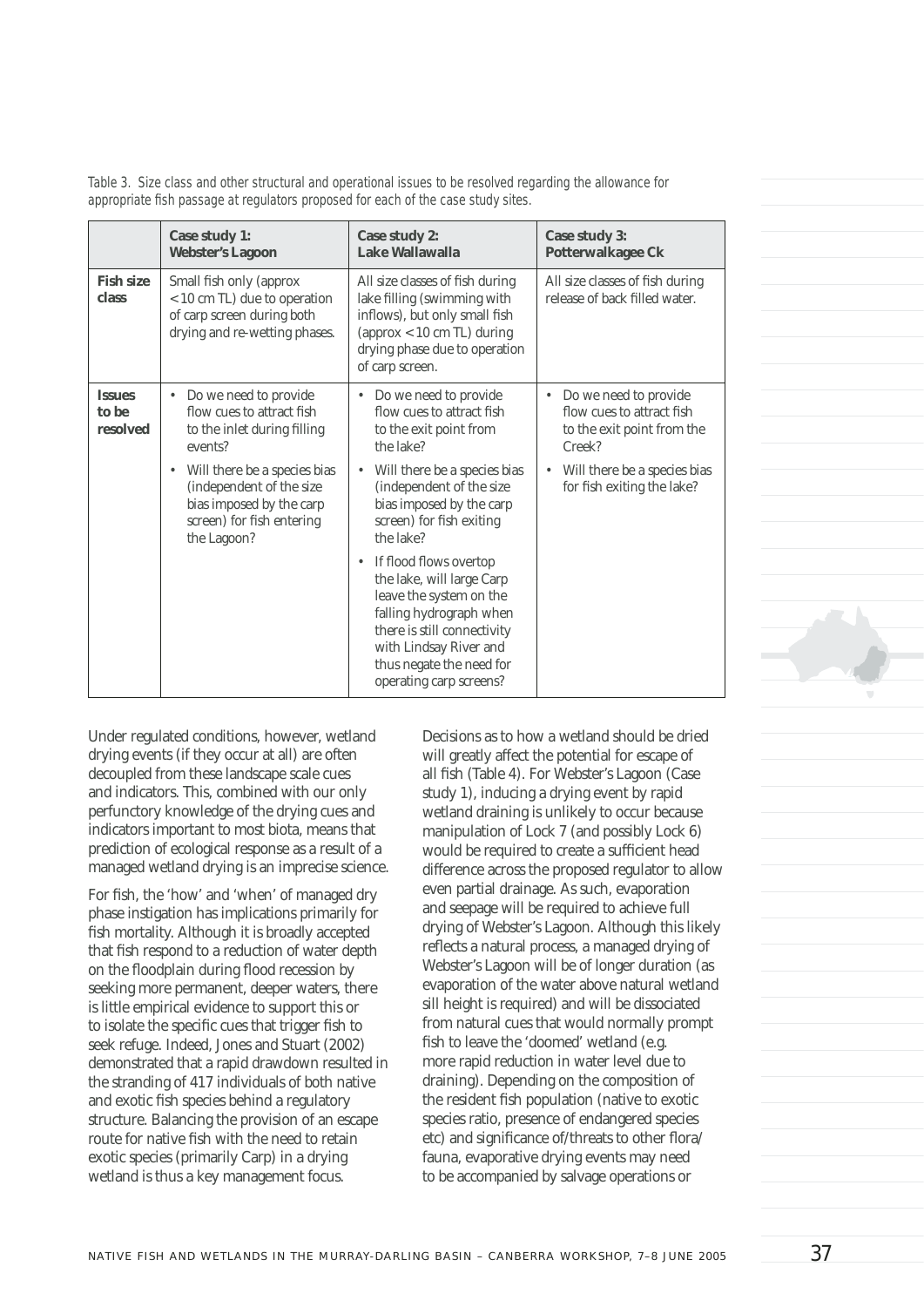complex operational rules such that unnecessary mortality of important fauna and flora in Webster's Lagoon is minimised.

At both Lake Wallawalla (Case study 2) and Potterwalkagee Creek (Case study 3), conditions at the end of a managed wetting event are likely to be such that a considerable head difference would exist across the proposed regulators, thus facilitating a partial rapid -draining of the wetlands. Similar to Webster's Lagoon, this represents a natural method of drying, separated from the natural cues and patterns associated with the draining event (e.g. increasing water level immediately prior to onset or draining, spatial segregation of water inlet and exit points etc). As above, it may therefore be necessary to manage for this by providing measures such as attractant flows to ensure appropriate fish can exit the 'doomed' wetland system, or by defining operational rules such that opportunities for fish to exit the system are maximised. This is

particularly the case for Lake Wallawalla, where evaporation and seepage will drive the final drying phase, and so, operation of the structure may be conditional on the same limitations as for the Webster's Lagoon structure (see above).

For each of the managed ephemeral wetland case studies, decisions regarding when to dry the wetland (Table 4) are among the most important for achieving ecological objectives, and also the most complex. Although the average 'natural' drying regime is often used to define when drying should occur, equally as 'natural' is the inter-annual variability around this average. Such hydrological variability is likely to confer a similarly inter-annual variability in individual fish species year class strength due to temporal preferences in spawning times (Meredith *et al*. 2002). Similarly, the landscape scale condition and state of wetlands should be considered, again with a view to maintaining a diversity of wetland types and states to maximise habitat

|                                            | Case study 1:<br><b>Webster's Lagoon</b>                                                                                                                                                                                                                                                                                                                                                                                                                                                                                                               | Case study 2:<br>Lake Wallawalla                                                                                                                                                                                                                                                                                                                                                                                                                                                                                                                                               | Case study 3:<br><b>Potterwalkagee Ck</b>                                                                                                                                                                                                                                                                                                                                                                                                        |
|--------------------------------------------|--------------------------------------------------------------------------------------------------------------------------------------------------------------------------------------------------------------------------------------------------------------------------------------------------------------------------------------------------------------------------------------------------------------------------------------------------------------------------------------------------------------------------------------------------------|--------------------------------------------------------------------------------------------------------------------------------------------------------------------------------------------------------------------------------------------------------------------------------------------------------------------------------------------------------------------------------------------------------------------------------------------------------------------------------------------------------------------------------------------------------------------------------|--------------------------------------------------------------------------------------------------------------------------------------------------------------------------------------------------------------------------------------------------------------------------------------------------------------------------------------------------------------------------------------------------------------------------------------------------|
| How to<br>dry: likely<br>drying<br>options | evaporation<br>pumping                                                                                                                                                                                                                                                                                                                                                                                                                                                                                                                                 | draining (partial)<br>٠<br>evaporation<br>٠                                                                                                                                                                                                                                                                                                                                                                                                                                                                                                                                    | draining (partial)<br>$\bullet$<br>evaporation<br>$\bullet$                                                                                                                                                                                                                                                                                                                                                                                      |
| When to<br>dry: key<br>decision<br>points  | Do we follow natural<br>seasonality?<br>When did we dry last<br>٠<br>season - maintain<br>temporal diversity of<br>drying cycle?<br>• What is happening<br>elsewhere in the MDB<br>- landscape scale effects<br>(e.g. waterbirds)?<br>Carp size class vs carp<br>$\bullet$<br>screen mesh size: do we<br>release newly spawned<br>Carp into the system?<br>Have other ecological<br>٠<br>objectives been met?<br>Have risks been mitigated<br>$\bullet$<br>(e.g. salt)<br>Do protected species (e.g.<br>٠<br>Murray hardyhead) exist<br>in the system? | Do we follow natural<br>٠<br>seasonality?<br>When did we dry last<br>٠<br>season - maintain<br>temporal diversity of<br>drying cycle?<br>What is happening<br>$\bullet$<br>elsewhere in the MDB<br>- landscape scale effects<br>(e.g. waterbirds)?<br>Carp size class vs carp<br>$\bullet$<br>screen mesh size: do we<br>release newly spawned<br>Carp into the system?<br>Have other ecological<br>$\bullet$<br>objectives been met?<br>Have risks been mitigated<br>٠<br>(e.g. salt)<br>Do protected species (e.g.<br>$\bullet$<br>Murray hardyhead) exist<br>in the system? | Do we follow natural<br>$\bullet$<br>seasonality?<br>When did we dry last<br>$\bullet$<br>season - maintain<br>temporal diversity of<br>drying cycle?<br>What is happening<br>$\bullet$<br>elsewhere in the MDB<br>- landscape scale effects<br>(e.g. waterbirds)?<br>Do we release Carp into<br>$\bullet$<br>the system?<br>Have other ecological<br>$\bullet$<br>objectives been met?<br>Have risks been mitigated<br>$\bullet$<br>(e.g. salt) |

Table 4. How and when to dry a wetland: likely drying options and key decision points to be considered during the *drying phase at each of the case study sites.*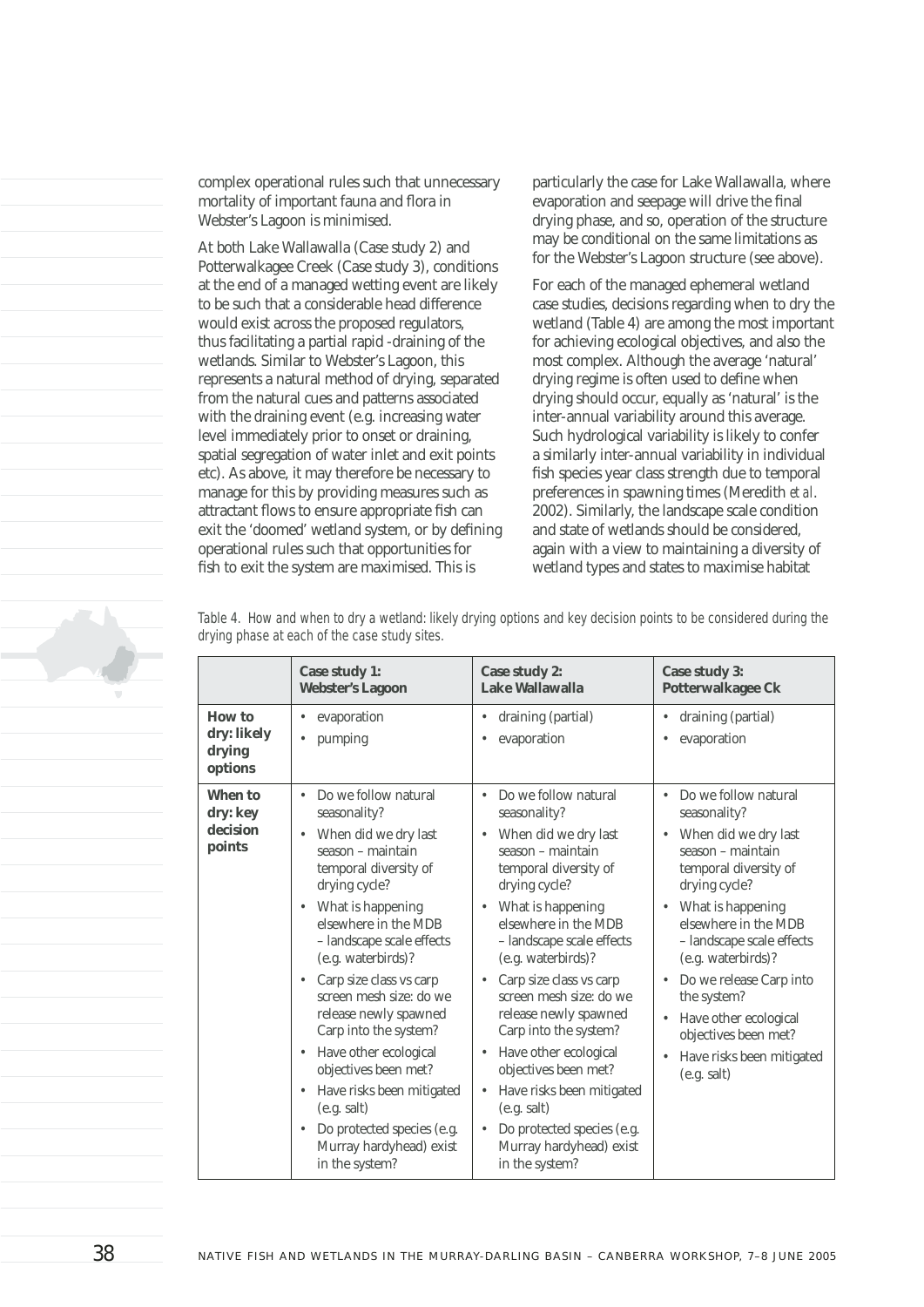diversity for native fish. Also important are issues around exotic fish and other non-fish related risks and ecological objectives at the individual wetland scale. For example, at Lake Wallawalla and Potterwalkagee Creek, there is the potential for significant numbers of sufficiently small young-of-the-year carp to exit the wetland through carp screens. Holding back the decision to release water for several months such that Carp are sufficiently large to be excluded by the carp screen could, if not significantly compromising other ecological objectives or increasing risk of unacceptable salt release, mean that these Carp could be excluded from returning to the permanent waterways.

#### *How and when to wet a wetland*

Floodplain wetland inundation has been linked to the provision of spawning cues (e.g Lake 1967a,b) and to enhanced recruitment success (e.g. Stuart and Jones 2002) of both native and exotic freshwater fish species in the MDB. In particular, the timing (season) of inundation is thought to be an important determinant of spawning and/or recruitment response (Humphries *et al*. 1999, 2002; Meredith *et al*. 2002; King 2003;; Meredith and McCasker, unpubl. data). Associated with the timing of inundation are important covariates such as day length, water temperature and food abundance, which have been causally linked to spawning and recruitment success in overseas research (Cushing 1990). In Australia, however, empirical evidence for this is scant, thus despite its importance, the relationship between timing of inundation and fish spawning and recruitment response remains poorly understood.

The *how* to inundate managed wetlands, too, is likely to affect the ecological response. Under natural conditions, flood inundation is the only means whereby significant flows could enter the three case study sites. Overland inflows would bring a diversity of fish, invertebrates, nutrients and phytoplankton resulting from upstream processes and behaviours. For managed wetlands, it is unclear if the same assemblage of flora, fauna and associated water quality is likely to enter a wetland through regulatory structures, constricted channels and culverts, and even less likely through pumps. For fish, in particular, the location of the pump intake and the likely high mortality rate of fish passing through the pump means that any wetlands filled using pumps are

likely to have a grossly depauperate fish fauna.

At Webster's Lagoon (Case study 1), inflows for managed inundation (i.e. independent of flooding) will occur through carp screens (Table 5). As discussed above, it is not yet clear the effect that this method of filling will have on the initial fish (or other) fauna, nor is there a clear understanding of the level of carp screen maintenance required. It is, however, expected that the smaller native species (Australian smelt, gudgeons etc) will enter the system and prosper in the productivity boom associated with the early stages of a wetting cycle.

For Lake Wallawalla (Case study 2), inundation will not be 'managed' because the volume of water required and the ability to deliver it are currently beyond the scope of wetland management. Instead, a medium to large flood  $(> 48,400 \text{ ML} \cdot d^{1}$  at Lock 8: SKM 2003) is required to move water into Lake Wallawalla. Initial filling will be through culverts beneath the Mail Route Road, followed by flows over the road embankment if flooding is sufficiently large (> 59,300 ML.<sup>d-1</sup> at lock 8; SKM 2003). Neither means of inundation is expected to exclude large or small fish from the system, thus it is expected that a broad range of fish species (including exotics) will spawn and recruit in response to wetland inundation.

This is also likely to be the case for Potterwalkagee Creek (Case study 3). Here, the Creek and its resident fish population will be backfilled, thus no size classes or species will be actively excluded from taking advantage of the expected productivity pulse resulting from floodplain inundation.

The interaction of management issues regarding a decision as to *when* inundation should occur at each case study site is complex; often site and circumstance specific, and therefore still only poorly understood. Although Lake Wallawalla is wholly at the mercy of flooding processes out of local control, both Webster's Lagoon and Potterwalkagee Creek will require management decisions to instigate filling. As for drying (see above), decisions to inundate should consider the natural wetting/drying regime and the temporal variability around this, landscape effects, Carp size classes in feeder creeks, attainment of other non-fish related ecological objectives, and risk mitigation. Again, for our case studies at least, these issues currently represent unanswerable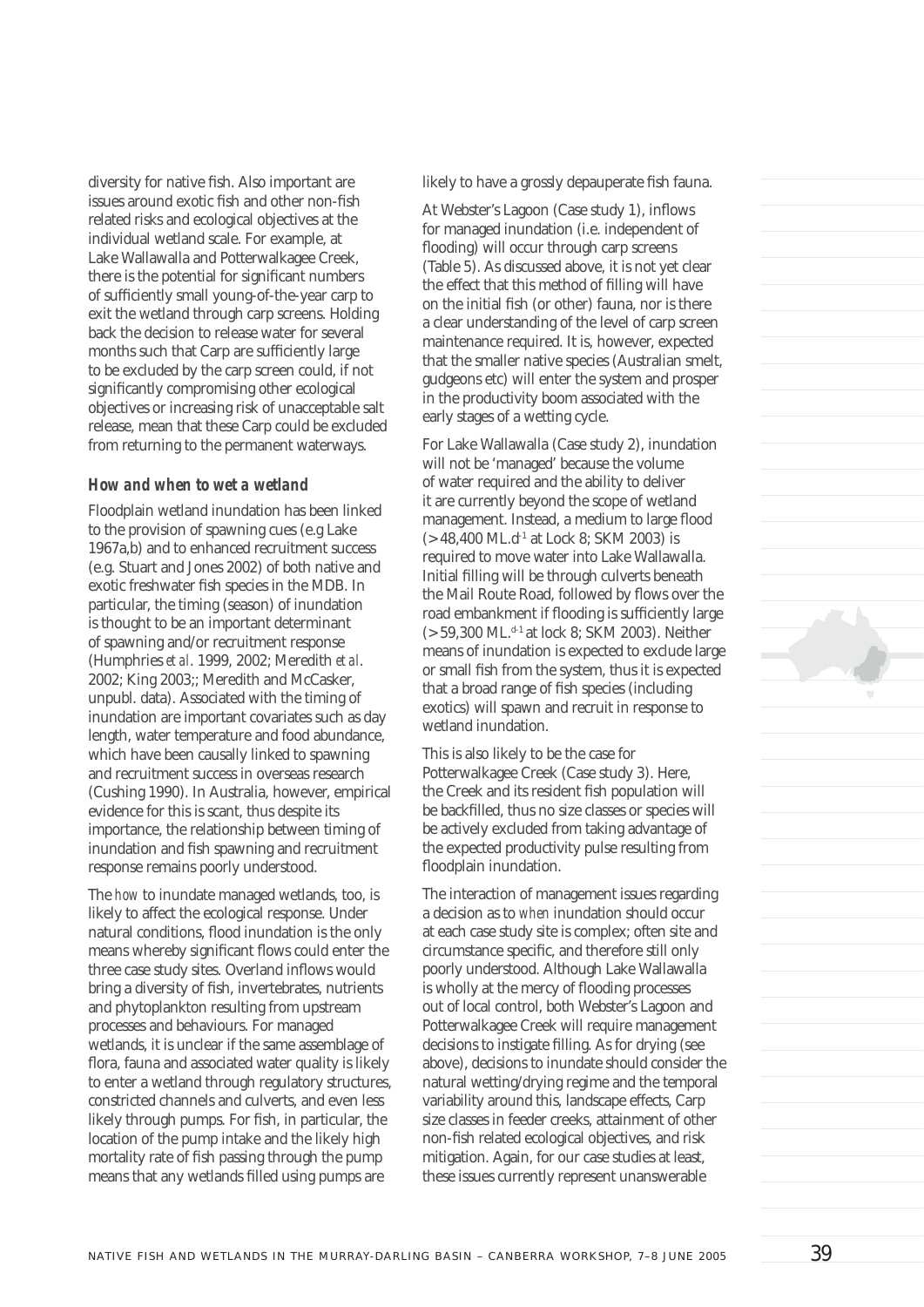|                                                        | Case study 1:<br><b>Webster's Lagoon</b>                                                                                                                                                                                                                                                                                                                                                                                                                                                              | Case study 2:<br>Lake Wallawalla                                                                  | Case study 3:<br>Potterwalkagee Ck                                                                                                                                                                                                                                                                                                                                                         |
|--------------------------------------------------------|-------------------------------------------------------------------------------------------------------------------------------------------------------------------------------------------------------------------------------------------------------------------------------------------------------------------------------------------------------------------------------------------------------------------------------------------------------------------------------------------------------|---------------------------------------------------------------------------------------------------|--------------------------------------------------------------------------------------------------------------------------------------------------------------------------------------------------------------------------------------------------------------------------------------------------------------------------------------------------------------------------------------------|
| How to<br>wet: likely<br>managed<br>wetting<br>options | Open the culvert<br>٠<br>- inflows through carp<br>screen                                                                                                                                                                                                                                                                                                                                                                                                                                             | Nil: natural flooding is the<br>only method currently<br>available for filling Lake<br>Wallawalla | Restrict flow through<br>$\bullet$<br>downstream end<br>structure and back fill<br>Creek/floodplain                                                                                                                                                                                                                                                                                        |
| When to<br>wet: key<br>decision<br>points              | Do we follow natural<br>$\bullet$<br>seasonality?<br>When did we wet last<br>season - maintain<br>temporal diversity of<br>wetting cycle?<br>What is happening<br>$\bullet$<br>elsewhere in the MDB<br>- landscape scale effects<br>(e.g. waterbirds)?<br>Carp size class in<br>$\bullet$<br>Toupnein Ck vs carp<br>screen mesh size: do we<br>release newly spawned<br>carp into the Lagoon?<br>Have other ecological<br>$\bullet$<br>objectives been met?<br>Have risks been mitigated<br>$\bullet$ | Nil. wholly dependent on<br>۰<br>natural flooding.                                                | Do we follow natural<br>$\bullet$<br>seasonality?<br>When did we wet last<br>$\bullet$<br>season - maintain<br>temporal diversity of<br>wetting cycle?<br>What is happening<br>$\bullet$<br>elsewhere in the MDB<br>- landscape scale effects<br>(e.g. waterbirds)?<br>Have other ecological<br>$\bullet$<br>objectives been met?<br>Have risks been mitigated<br>$\bullet$<br>(e.g. salt) |
|                                                        | (e.g. salt)                                                                                                                                                                                                                                                                                                                                                                                                                                                                                           |                                                                                                   |                                                                                                                                                                                                                                                                                                                                                                                            |

*Table 5. How and when to wet a wetland: likely managed wetting options and key decision points to be considered during the drying phase at each of the case study sites.*

questions. Thus, despite the exhaustive process that has informed the structural design and operation rules to date, an appropriately managed 'learning by doing' approach appears most likely to provide a sound site-specific basis for decisions regarding the timing of wetland inundation (see Scholz *et al*. 2005).

#### *Risks for managers*

Any large-scale water manipulation such as those proposed in our case studies carries with it considerable social, economic and ecological risk. Three such risks are most pertinent to native fish:

- 1. black water induced mass mortality of fish following wetland inundation;
- 2. spawning, recruitment and subsequent release of exotics (and particularly carp) into the broader floodplain system; and,
- 3. stranding of rare and/or threatened species during the wetland drying phase.

Blackwater events are often a natural outcome of wetland inundation. Approximately one third of the total carbon leached from leaf litter following inundation is immediately available to microbes (Baldwin 1999). In utilising this carbon source, microbes consume oxygen, often at a greater rate than can be replenished via diffusion or photosynthesis (Howitt *et al*. in prep). As a result, dissolved oxygen levels in the water column often drop below the minimum  $2$  mg.  $L^{-1}$  level commonly acceptable to fish (Gehrke 1988). Blackwater can also result in increased water temperatures and due to greater water column light absorbance, an increased concentration of chemicals toxic to native fish (including hydrogen sulfide), and changes to water pH (often becoming more acidic in redgum forests) (Baldwin *et al*. 2001). Each of these has the potential to result in a significant fish kill which may seriously jeopardise our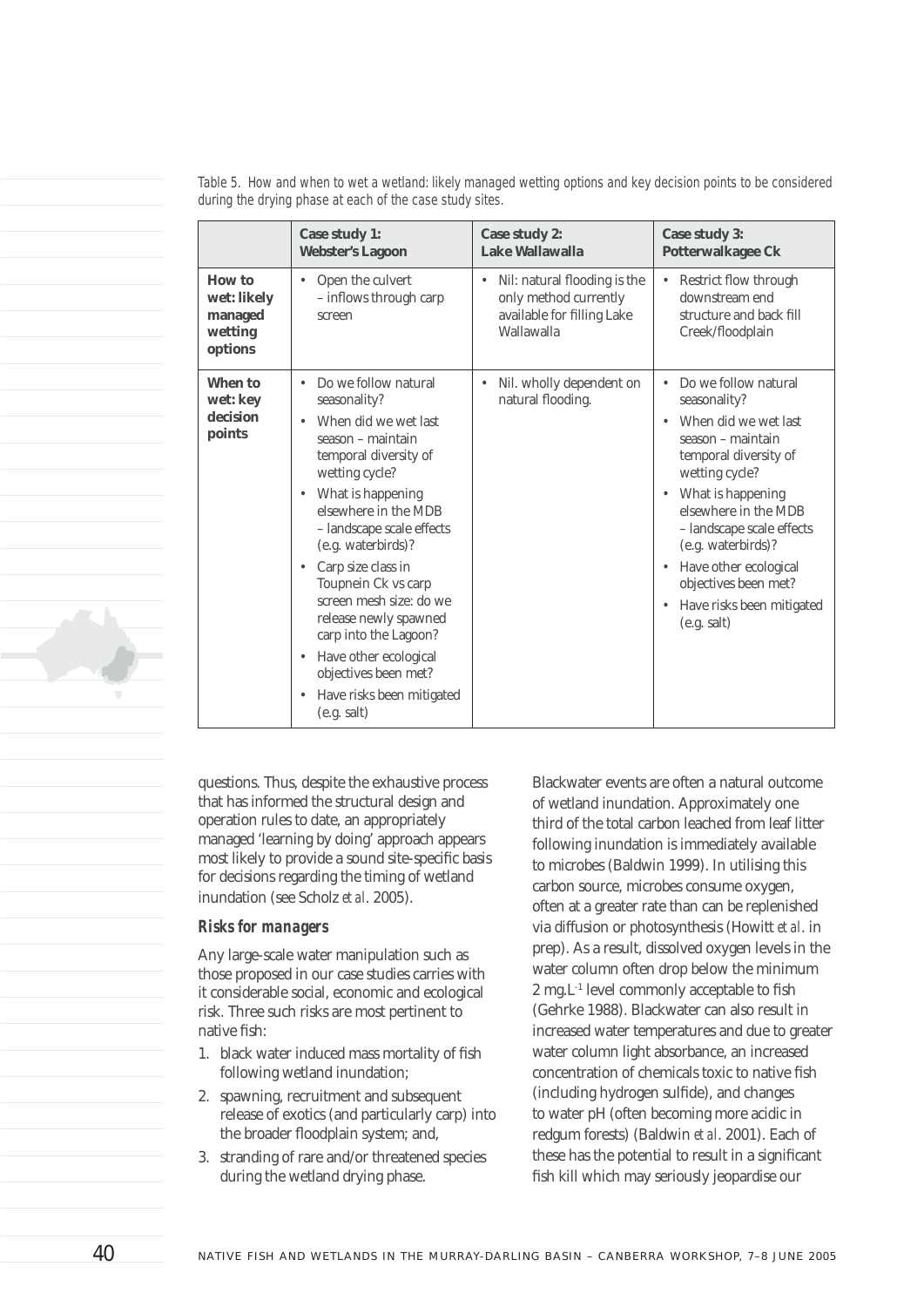ability to meet the ecological objectives due to a lack of wetland-to-feeder creek connectivity (i.e. no re-seeding of fish stocks) created by wetland regulators.

Mitigation of blackwater effects on native fish in terminal wetlands is difficult and may be unachievable in many cases. By reducing leaf litter load during any single wetting event (e.g. by increased frequency of wetting and drying events), or by timing inundation such that water temperatures are low (and therefore microbial activity retarded) the impacts may be reduced, but neither can be achieved independently of other ecological objectives or natural wetting and drying cycles. The most appropriate means of risk management may therefore require management of (social) expectation or public perception of wetland inundation events.

Management of public perception would also be advantageous when considering recruitment of pest fish species. Exotics, and particularly Carp, have been shown to spawn and recruit in great abundance during previous managed floodplain inundations (e.g. Crook 2004; Stuart and Jones 2002). In such cases, the overall benefit to native fish of managed floodplain inundation is called into question, and this may threaten future inundations despite their unambiguously positive effects on a broader range of flora and fauna.

In addition to Carp, Gambusia (*Gambusia affinis*) and Redfin perch (*Perca fluviatilis*) have all been recorded in the Lindsay/Wallpolla area. Clearly, it is a priority of any managed inundation to reduce their breeding capacity and/or release of exotic recruits to the broader system during wetting and drying events. This may be achieved by simply trapping noxious fish in 'doomed' wetlands such as Webster's Lagoon and Lake Wallawalla during drying events, or as described above, waiting until young-of-year recruits grow to such a size as they cannot pass through carp screens. More complex measures such as desiccation of Carp egg masses through water level fluctuation have been explored (Glenn Wilson unpubl. data), and may offer a partial solution in (at least) Potterwalkagee Creek. These and other structural and operational measures aimed at reducing the likelihood of exotic fish proliferation (discussed above) are thus pivotal to the successful management of wetlands for native fish outcomes.

In contrast, several rare and/or threatened fish species have also been recorded in and/ or near the wetlands and anabranches of Lindsay and Wallpolla Islands. These include Murray hardyhead (*Craterocephalus fl uviatilis*), Silver perch (*Bidyanus bidyanus*) and Murray cod (*Maccullochella peelii peelii*) (Meredith *et al*. 2002; Ho *et al*. 2004). Further, Eel-tailed catfish (*Tandanus tandanus*) appear to be rapidly disappearing from the area, despite there being considerable catches recorded from Lindsay River and Mullaroo Creek in the past (Cadwallader 1977). If any of these species were found to have spawned and recruited in one of the case study sites, this might greatly affect the decision to dry the wetland and strand young of the year fish, not least because there would be a legal requirement to do so (EPBC Act 1999). Real-time monitoring and reporting of captive fish community populations is therefore an important requirement for the success of the managed wetting and drying events at each case study site.

### *Conclusions*

There is currently a significant lack of empirical data describing the use of wetlands by native and exotic fish in Australian river systems. This is reflected in this paper, which asks many more questions than it answers. As a result, it is expected that far greater knowledge of the link between wetlands and freshwater fish ecology will come from the operation of regulators at each of the case study sites than has gone into their design.

Current initiatives such as The Living Murray (which encompasses the three case studies described above) and the Native Fish Strategy (Murray-Darling Basin Commission 2004, 2005) offer a rare and important opportunity to redressing this gap between required and available knowledge of fish ecology in the MDB. The Living Murray Initiative, in particular, offers an unprecedented opportunity to examine fish responses to a diversity of water manipulations across the broadest possible spatial scale, and all under the banner of 'learning by doing', or adaptive management.

The potential knowledge gain of such a programme draws parallels with the wholelake biomanipulation research conducted in the United States during the 1980s (see Carpenter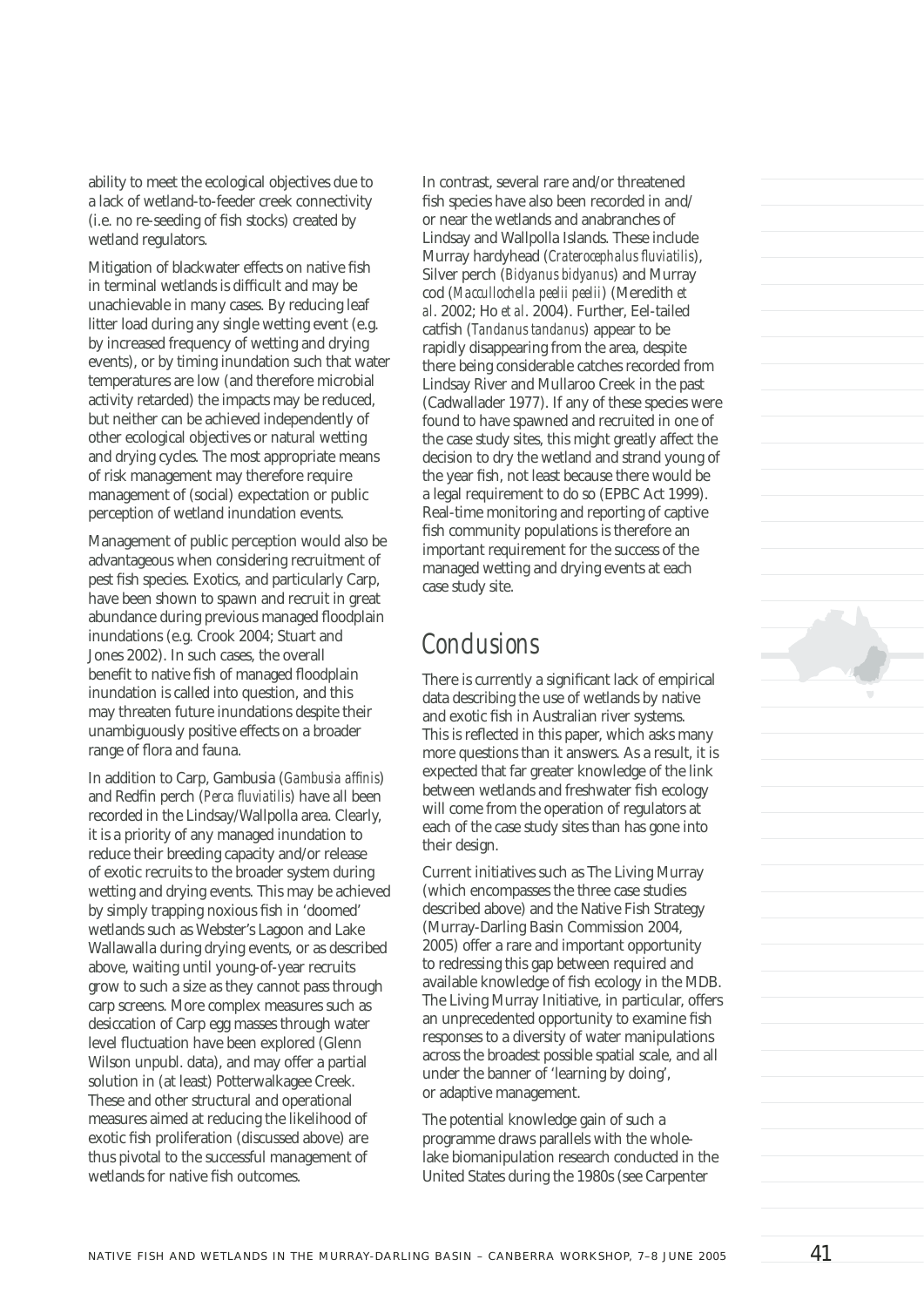and Kitchell 1992, Carpenter *et al*. 1987, 1992; Shapiro 1990). Such work revealed a variety of previously unforeseen ecosystem complexities that could only have been uncovered by working at such a large scale, and introduced key concepts such as 'top-down' and 'bottomup' control of organisms that are still widely in use today. To miss an equivalent opportunity in Australia would be ignominious.

### *Acknowledgements*

The authors would like to thank Martin Mallen-Cooper, Darren Baldwin and Shar Ramamurthy for contributions to the text, and to Clare Mason from the Mallee CMA and Paula D'Santos from the Murray Wetlands Working Group for comments and changes to the text. The work and ideas presented here have been funded by the Murray-Darling Basin Commission, the Mallee Catchment Management Authority, the Department of Water, Land and Biodiversity Conservation (SA). Thanks to Cath Hall for comments on the manuscript, and special thanks to all the invaluable field helpers, administrators and behind the scenes workers that make projects like those described here possible.

# *References*

Baldwin D., Howitt J. and Edwards M., (2001). Blackwater Event. Austasia Aquaculture, 15: 21.

Beovich, E. (1994) *Wallpolla Island. Draft. Background Paper and Interim Water Management Strategy.* Department of Conservation and Natural Resources, Mildura VIC.

Boulton A.J. and Jenkins K.M. (1998). Flood regimes and invertebrate communities in floodplain wetlands. pp137-148 in W.D. Williams (ed.), 'Wetlands in a dry land: Understanding for management.', Environment Australia Biodiversity Group, Canberra.

Boulton, A.J. and Lloyd, L.N. (1992) Flooding frequency and invertebrate emergence from dry floodplain sediments of the River Murray, Australia. *Regulated Rivers: Research and Management*, 7, 137–151.

Bunn S.E., Boon P.L., Brock M.A. and Schofield N.J. (1997). National Wetlands R and D Program Scoping Review. Land and Water Resources Research and Development Corporation, Canberra.

Cann, J. (1998). Australian Freshwater Turtles. Beaumont Publishing Pty Ltd; Singapore.

Carpenter, S.R., Kitchell, J.F., Hodgson, J.R., Cochran, P.A., Elser, J.J., Elser, M.M., Lodge, D.M., Kretchmer, D., He, X. and von Ende, C.N. (1987). Regulation of lake primary productivity by food web structure. *Ecology*. 68: 1863–1876.

Carpenter, S. R., and J. F. Kitchell, (1992). Trophic Cascade and Biomanipulation: Interface of Research and Management – A Reply to the Comment by DeMelo *et al*. *Limnology and Oceanography*, 37: 208–13.

Carpenter, S. R., Kraft, C. E., Wright, R., He, X., Soranno, P. A., and Hodgson, J. R. (1992). Resilience and resistance of a lake phosphorus cycle before and after food web manipulation. *The American Naturalist*. 140, 781–798.

Cushing, D.H. (1990). Plankton production and year-class strength in fish populations: an pdate of the match/mismatch hypothesis. Advances in Marine Biology. 26, 249–293

Corrick, A.H. and Norman, F.I. (1980). Wetlands of Victoria I. Wetlands and Waterbirds of the Snowy River and Gippsland Lakes Catchments. Proceedings of the Royal Society of Victoria 91: 1–15.

Crivelli, A.J. (1983). The destruction of aquatic vegetation by carp. *Hydrobiologia* 106, 37–41.

Crook, D.A. (2004). Contribution of the Barmah-Millewa floodplain lakes to carp populations in the mid-River Murray. Final report to Barmah-Millewa Forum.Arthur Rylah Institute for Environmental Research, Department of Sustainability and Environment, Heidelberg, Victoria.

Dooland, S., Giesecke, J., Murchland, D., and Scott, K. (2000). Literature review. Techniques for the selective exclusion of common carp (*Cyprinus carpio*) from offstream wetlands of the Murray-Darling Basin. Adelaide, Department of Civil Engineering, University of Adelaide: 24pp.

Fletcher, A.R. (1986). Effects of introduced fish in Australia. In *Limnology in Australia* edited by P. De Dekker and W.D. Williams. CSIRO/Dr. W Junk Publishers. 231–238.

Gallo, K.L. and Drenner, R.W. (1995). Experimental pond study of the effects if carp and fertiliser on water quality, macrophytes and crentrarchids. *Proceedings of the 29th meeting of APCRP*. 255–261.

Gehrke P. C., 1988. Response surface analysis of teleost cardio-respiratory responses to temperature and dissolved oxygen. *Comparative Biochemistry and Physiology*, 89A: 587–592.

Gehrke, P.C., Brown, P., Schiller, C.B., Moffatt, D.B. and Bruce, A.M. (1995). River regulation and fish communities in the Murray-Darling river system, Australia. *Regulated Rivers: Research and Management.* 11: 363–375.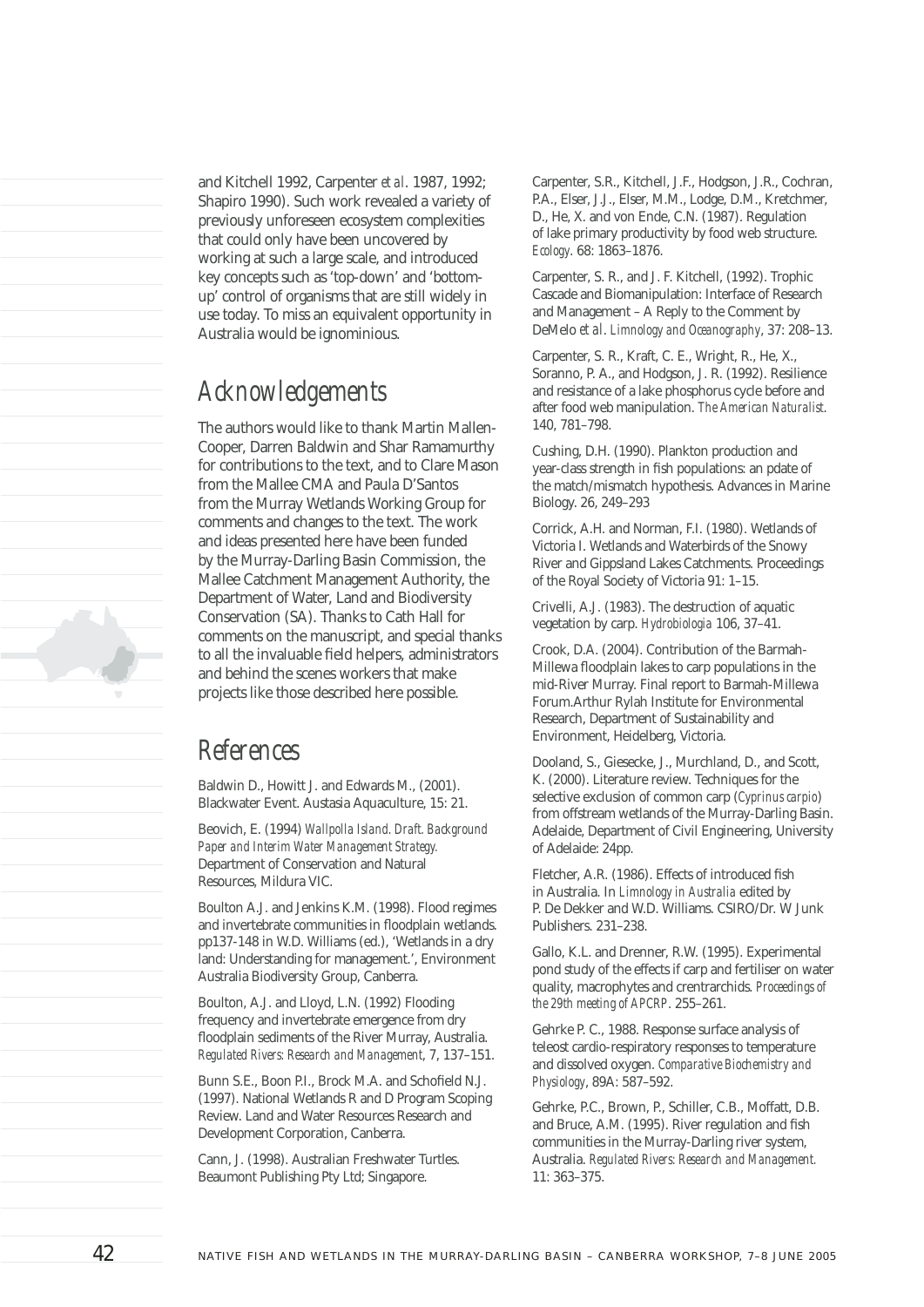Gehrke, P.C. and Harris, J.H. (2001). Regional-scale effects of flow regulation on lowland riverine fish communities in New South Wales, Australia. *Regulated Rivers: Research and Management.* 17: 369–391.

Harris, J.H. (1995). Eutrophication – Are Australian waters different from those overseas? *Water (AWWA)*. May/June, 9–12.

Harris, J.H. Thorncraft, G.A. and Wem, P. (1998). Evaluation of rock-ramp fishways in Australia. pp.331-347 in M. Jungwirth, S. Schmutz, S. Weiss (eds.) *Fish Migration and Fish Bypasses* (Fishing News Books, Oxford.)

Ho, S., Ellis, I., McCarthy, B. and Meredith, S. (2004). Distributions of aquatic vertebrates within the Mallee region: a baseline survey of fish, turtles and frogs. Technical report no. 5/2004 to the Mallee Catchment Management Authority. Murray-Darling Freshwater Research Centre, Mildura.

Howitt, J.A., Baldwin, D.S., Rees, G.N. and Williams, J.L (in prep.). Modelling blackwater: predicting water quality during flooding of lowland forests. Manuscript submitted.

Humphries, P., King. A.J., and Koehn, J. D. (1999). Fish, flows and flood plains: links between freshwater fishes and their environment in the Murray-Darling River system, Australia. *Environmental Biology of Fishes*. 56, 129–154.

Humphries, P., Serafini, L. G., and King, A. J. (2002). River regulation and fish larvae: variation through space and time. *Freshwater Biology*. 47, 1307–1331.

Jones, M. and Stuart, I. (2002). Impact of flow regulation structures on fish in the Barmah-Millewa forest. Final report for the Barmah-Millewa forum. Victorian Government Department of Sustainability and Environment, Melbourne. 80p.

King, A. (1995). Experimental assessment of the role of carp in billabongs. Honours thesis: Charles Sturt University (Wagga Wagga campus) 158p.

King A.J., Robertson A.I. and Healey M.R. (1997). Experimental manipulations of the biomass of introduced carp (*Cyprinus carpio*) in billabongs. I. Impacts on water-column properties. Marine and Freshwater Research 48:435–443.

King, A.J., Humphries, P. and Lake, P.S. (2003) Fish recruitment on floodplains: the roles of patterns of flooding and life history characteristics. *Canadian Journal of Fish Aquatic Science*, 60, 773–786.

Lake, J.S. (1967a). Rearing experiments with five species of Australian freshwater fishes. I. Inducement to spawning. *Australian Journal of Marine and Freshwater Research*. 18, 137–153.

Lake, J.S. (1967b).Rearing experiments with five species of Australian freshwater fishes. II. Morphogenesis and ontogeny. *Australian Journal of Marine and Freshwater Research*. 18, 155–173.

Mallee Catchment Management Authority (2005). Wetland Prioritisation Project – Stage 2: Development of a decision support tool. Final report.

Mallen-Cooper, M. 1992. Swimming ability of juvenile Australian bass, *Macquaria novemaculeata* (Steindachner), and juvenile barramundi, *Lates calcarifer* (Bloch), in an experimental vertical-slot fishway. Australian Journal of Marine and Freshwater *Research* 43, 823–34.

Mallen-Cooper, M. 1994. Swimming ability of adult golden perch, *Macquaria ambigua* (Percicthyidae), and adult silver perch, *Bidyanus bidyanus* (Teraponidae), in an experimental vertical-slot fishway. Australian *Journal of Marine and Freshwater Research* 45, 191–8.

Mallen-Cooper, M. 1999. Developing fishways for nonsalmonid fishes: a case study from the Murray River in Australia. pp. 173–195 *in* M. Odeh (ed.). Innovations in Fish Passage Technology. (American Fisheries Society: Bethesda, Maryland.)

Meredith, S. , Gawne, B., Sharpe, C., Whiterod, N., Conallin, A. and Zukowski, S. (2002) *Dryland floodplain ecosystems: influence of flow pattern on fish production.* Final report to AFFA. Murray-Darling Freshwater Research Centre, Mildura.

Murray-Darling Basin Commission (2004). Native Fish Strategy for the Murray-Darling Basin 2003–2013. MDBC publication no. 25/04. 64p.

Murray-Darling Basin Commission (2005). MDBC Native Fish Strategy: 2003–2004 annual implementation report. MDBC publication no. 07/05. 140p.

Nichols, S. and Gilligan, D. (2003). What about the fish? Improving fish passage through wetland flow control structures in the lower Murray River. Final report to AFFA. 132p.

Pollino, C.A., Feehan, P., Grace, M.R. and Hart, B.T. (2004). Fish communities and habitat changes in the highly modified Goulburn catchment, Victoria, Australia. *Marine and Freshwater Research*. 55: 769–780.

Roberts, J. Chick, A. Oswald, L. and Thompson, P. (1995). Effect of carp, *Cyprinus carpio*, an exotic benthivorous fish, on aquatic plants and water quality in experimental ponds. *Marine and Freshwater Research* 46: 1171–1180.